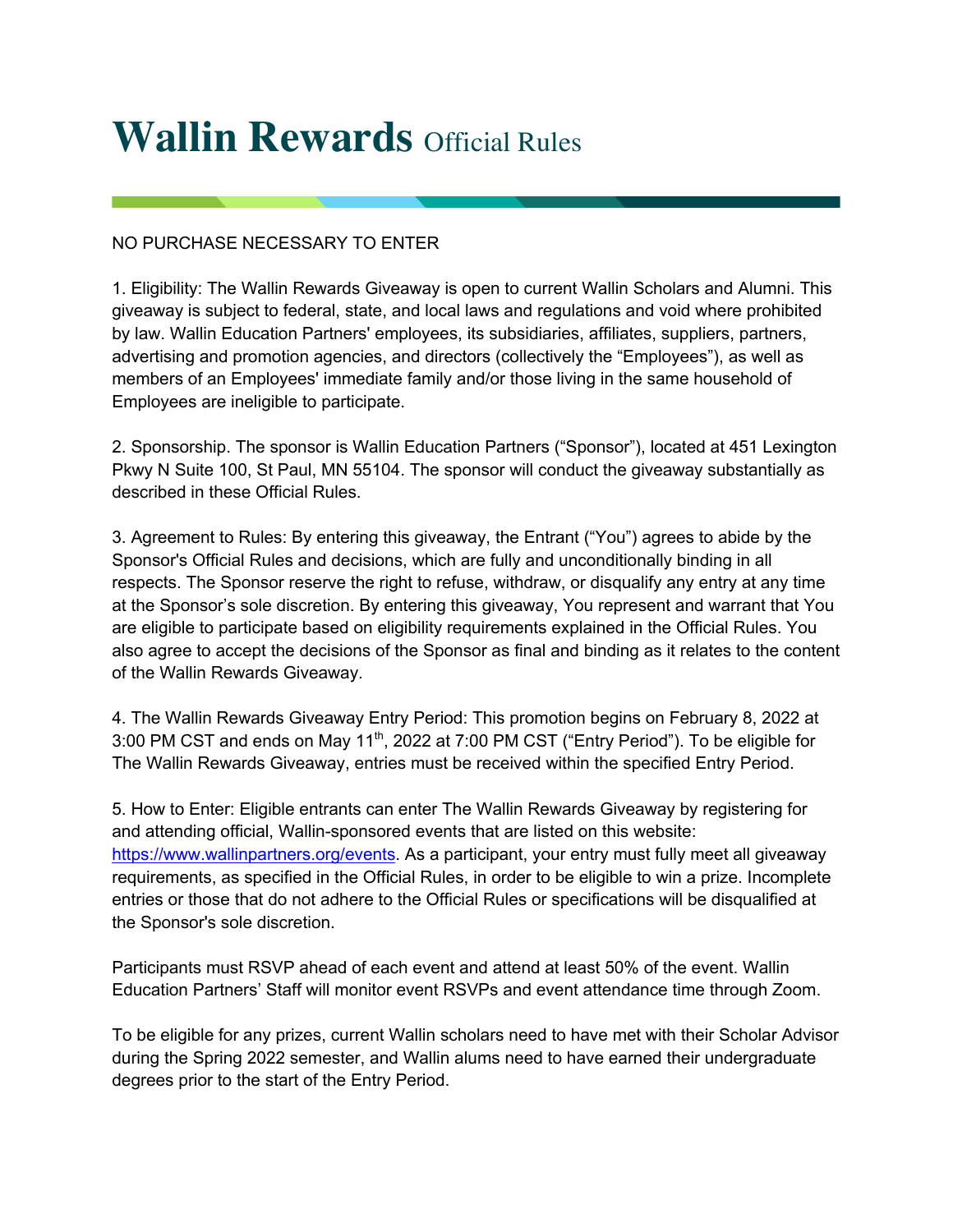To be eligible for the Grand Prize, participants must attend six (6) or more events. To be eligible for the First Runner Up prizes, participants must attend four (4) or more events. To be eligible for the Second Runner Up prizes, participants must attend two (2) or more events.

Fraudulent methods of entry or circumvention of the rules may result in the Sponsor invalidating your entries and removing them from the Giveaway at the Sponsor's sole discretion.

6. Prizes: The Winner(s) of The Wallin Rewards Giveaway (the "Winners") may receive one of the following:

- One Grand Prize shall be awarded. The Grand Prize consists of one (1) iPad (retail value: \$329 USD).
- Two (2) First Runners Up shall be awarded. The First Runner-Up prize consists of one (1) pair of AirPods (retail value: \$179 USD).
- Six (6) Second Runners Up shall be awarded. The Second Runner-Up prize consists of one (1) \$50 gift card (retail value: \$50 USD). Two of the \$50 gift cards will be awarded to eligible 4-Year Wallin Scholars, the next two \$50 gift cards will be awarded to eligible 2- Year Wallin Scholars, and the final two \$50 gift cards will be awarded to eligible Wallin Alumni.

The actual/appraised prize value may differ at the time the prize is awarded. The prize(s) shall be determined solely by the Sponsor. There shall be no cash or other prize substitution permitted except at the Sponsor's discretion. The prize is non-transferable. The Winner, upon acceptance of the prize, is solely responsible for all expenses related to the prize, including without limitation any and all local, state, and federal taxes. The Winner shall not transfer assignment of the prize to others nor shall the Winner request the cash equivalent or prize substitution. By accepting the prize, the selected Winner grants permission for the Sponsor to use the Winner's likeness, entry, and name for purposes of advertising and trade without further compensation unless prohibited by law.

7. Odds: The total number of eligible entries received determines the odds of winning.

8. Selection and Notification of Winner: The Winner will be selected by a random drawing under the supervision of the Sponsor on Monday, May  $16<sup>th</sup>$ , 2022. The Sponsor will notify the Winner(s) by email within five (5) days following Winner selection. The Sponsor is not responsible for nor shall have no liability for Winner's failure to receive notices due to email security settings that may cause notifications to be marked as spam or junk email. Nor shall be Sponsor be liable for the Winner's provision of incorrect or otherwise non-functioning contact information. If the Winner 1) fails to claim the prize within [five (5) days] from the time the award notification was sent, 2) is found ineligible, or 3) does not complete and return an executed declaration and release within the specified timeframe, the prize may be forfeited and an alternate Winner may be selected. Receipt of the prize (offered in The Wallin Rewards Giveaway) by the Winner is upon the condition of compliance with any and all federal, state, and local laws and regulations. IF THE WINNER VIOLATES ANY OF THESE OFFICIAL RULES,